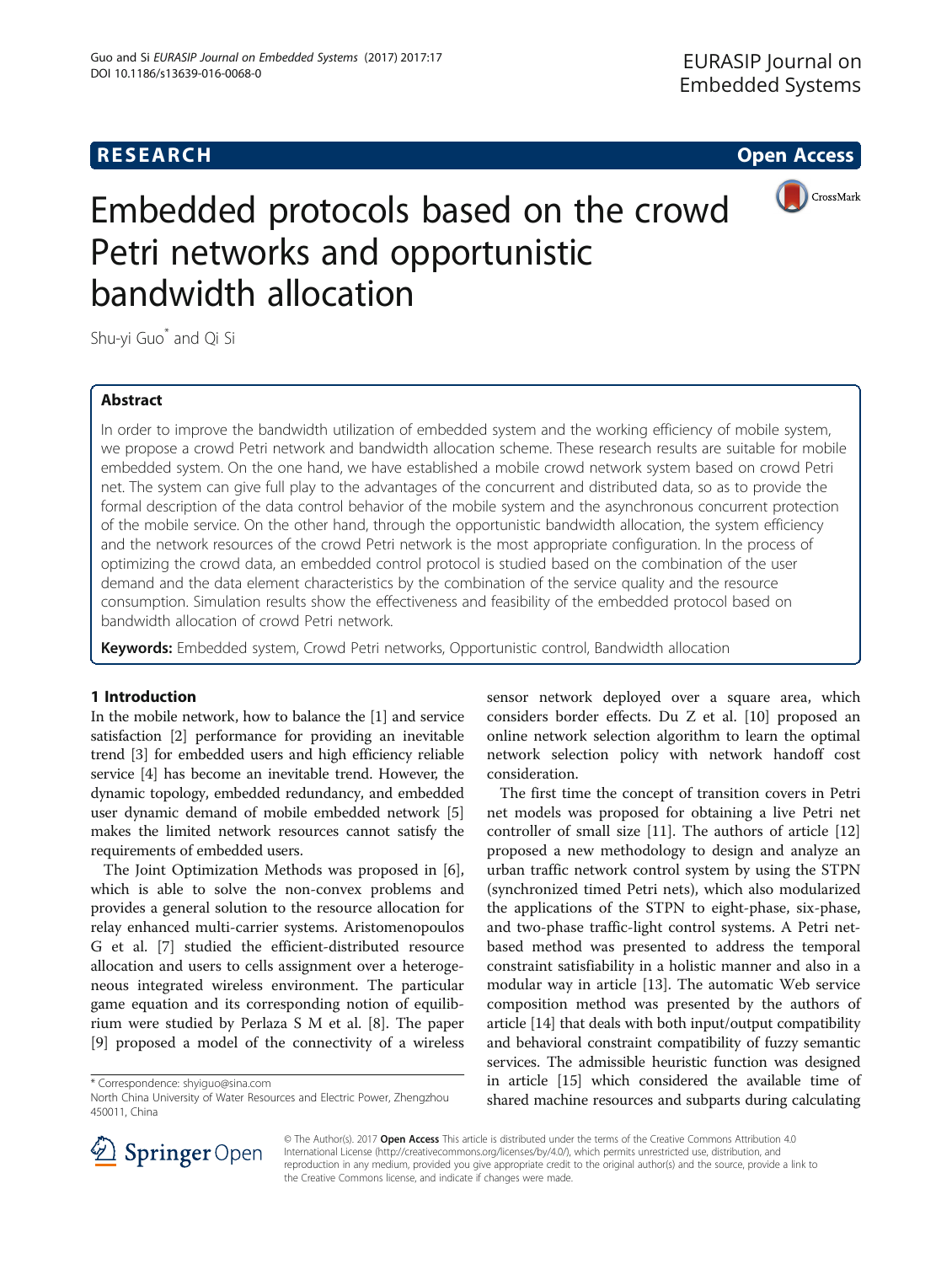<span id="page-1-0"></span>Table 1 Descriptions of EM

| Parameters | Content                                 |
|------------|-----------------------------------------|
| NODE S     | Sending node                            |
| B size     | Crowd data buffer size of embedded node |
| NEXT data  | The next sending data objects           |
| Crowd N    | The maximum crowd data size             |

the lower bound of the remaining time for unprocessed operations. The authors of article [[16](#page-5-0)] presented a method for hierarchical configurable Petri nets description in VHDL language.

Based on the above research results such as Joint Optimization [\[6](#page-5-0)], efficient distributed resource allocation [[7\]](#page-5-0), online network selection algorithm [[9](#page-5-0)], and Transition cover-based design of Petri net controllers [\[11\]](#page-5-0), combined with our previous research results [[17](#page-5-0)], we proposed the embedded protocols based on the crowd Petri networks with the opportunistic bandwidth allocation.

The rest of the paper is organized as follows. Section 2 describes the Crowd Petri Networks System. Section [3](#page-3-0) gives the embedded protocols based on opportunistic bandwidth allocation. The experimental results are shown in Section [4](#page-3-0). Finally, Section [5](#page-4-0) concludes this paper.

#### 2 Crowd Petri Networks System

Based on the characteristics of mobile communication network system, transmission control, and embedded service, we have established a mobile crowd network system based on Petri network. This system has the characteristics of service concurrency and distributed data. These features can provide the formal description of the data control behavior and the asynchronous concurrent protection for the mobile system.

Crowd Petri net is a combination of the virtual advantages of the original Petri net and the mobile crowd service. Crowd Petri network can play the advantages of Petri network graphics simulation of complex systems based on the mobile crowd requirements. Crowd Petri net system model consists of three types of elements. The first type element represents the moving

Table 2 Descriptions of CR and MC

| Parameters   | Content                                                               |
|--------------|-----------------------------------------------------------------------|
| CR node      | Crowd service random users                                            |
| MC_node      | Data element node for transmission control<br>of mobile communication |
| $CR_d$ seq   | Random user data sequence of crowd service                            |
| $MC_d$ seq   | Mobile communication feedback data sequence                           |
| Crowd_q_len  | crowd data queue length                                               |
| RC buf       | Reconstruction data buffer                                            |
| Crowd fusion | Degree of fusion of crowd Petri networks                              |

Description: Control algorithm of crowd Petri net. Input: RC buf, MC d seq, CR d seq; Algorithm: cpnc(MC Node, CR Node) void InitSeq()  $\{$  $n = length(CR)$  buf);  $m = length(MC d seq);$  $q = length(CR \ d \ seq);$ void AssignSeq() content(CR buf)=content(CR Node); content(MC d seq)=content(MC Node); content(CR d seq)=content(CR Node); Void Number Node() nCR=number(CR Node); nMC=number(MC Node); ₹  $main()$  $InitSeq()$ ;  $\text{AssignSeq}()$ ; If  $(nCR > nMC)$ control(CR Node); else control(MC\_Node); If( $n>m$ ) control(RC buf); Else if  $(m>q)$  $control(MC d seq);$ else  $control(CR d seq);$  $\left\{ \right.$ 

state of the embedded node. The second element indicates the random variation of crowd service. The third type of element represents the transmission control state of the mobile communication.

Three state elements of crowd Petri network is denoted as EM\_ element, CR\_ element, and MC\_ element. The EM\_ elements, CR\_ elements, and MC\_ elements would be analyzed and updated with the equal probability in crowd Petri network. EM\_ element is driven by CR\_ elements. CR\_ element is described by MC\_ element. CR\_ elements are obtained by the integration of EM\_ and MC\_ elements.

Crowd Petri network is a crowd reconstruction of mobile communication embedded data elements. This reconstruction effectively simplifies the data type and data competition of Petri net. The formal definition of crowd Petri net is as follows: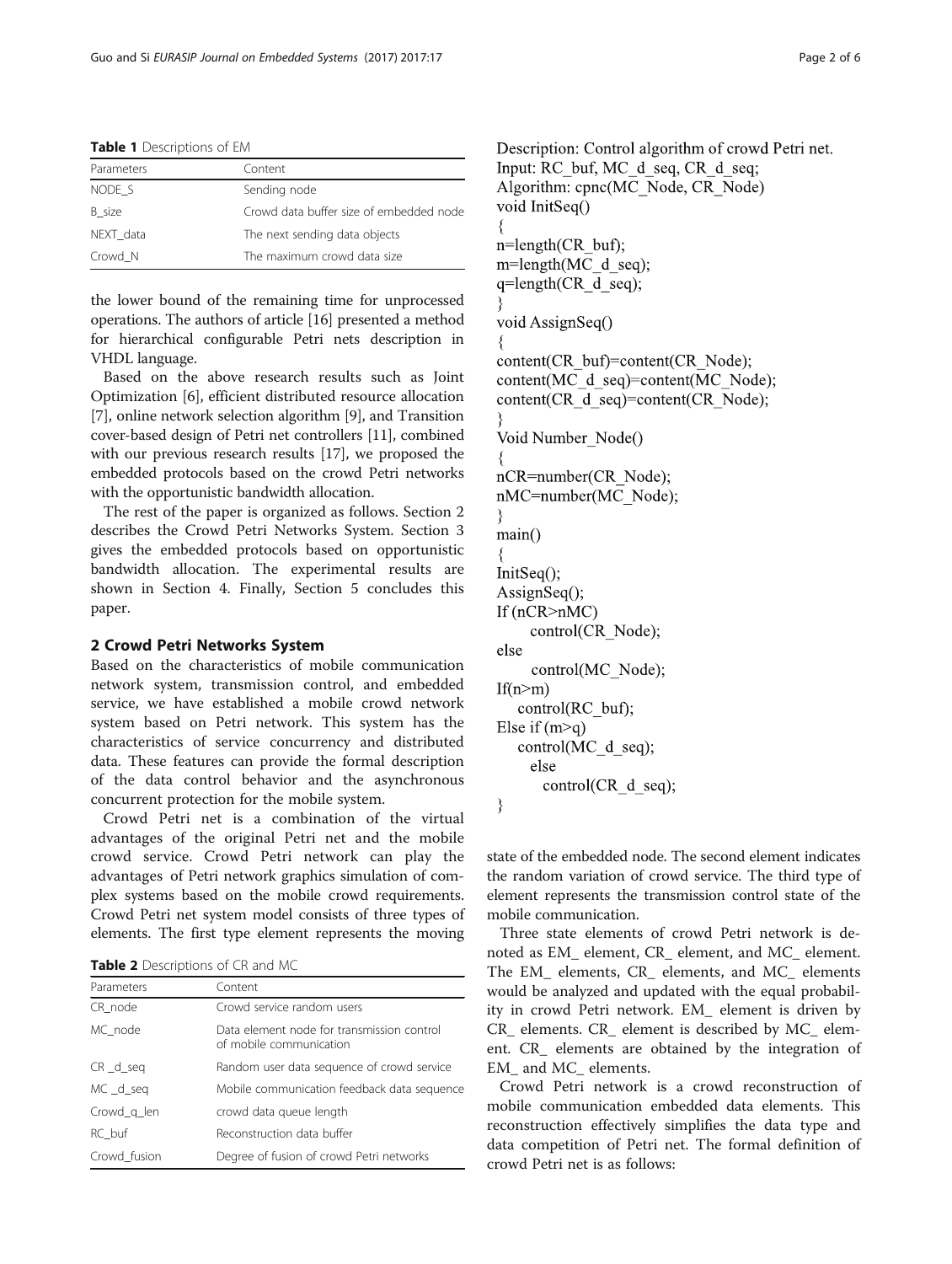<span id="page-2-0"></span>

Crowd Petri net has to satisfy the following conditions:

- (1) Mobile crowd data element collection cannot be empty.
- (2) The location set of EM is the mobile location information of the mobile node in the embedded state.

The state transition set of CR and the finite data element set of MC have to satisfy the relation shown as Eq. (1).

$$
\begin{cases}\nL(EM)\cap T(CR) = \varnothing \\
D(MC)\cap T(CR) \subseteq L(EM)\n\end{cases} (1)
$$

Crowd Petri net can reasonably release the mobile embedded system user data to other users of the system with the equal probability. The parameters of EM\_ element, CR\_ element, and MC\_ elements are described in Tables [1](#page-1-0) and [2](#page-1-0).

The algorithm of crowd Petri net control is shown as follows:

Here, function of control is completed according to Fig. 1. Function of number is used to record the length of data sequence. Function of number is used to analyze the number of nodes.

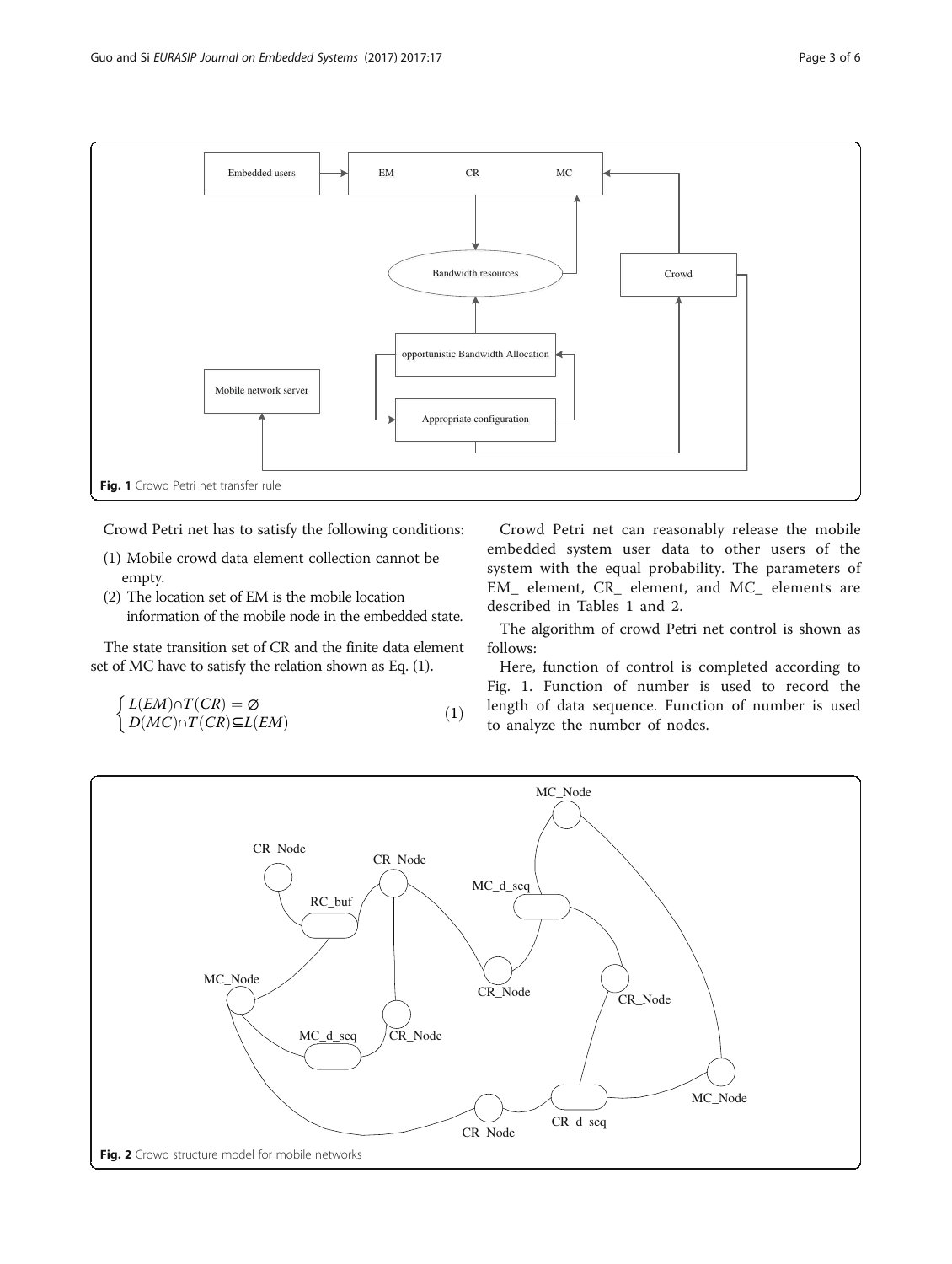### <span id="page-3-0"></span>3 Embedded protocols based on opportunistic bandwidth allocation

Introducing the opportunistic bandwidth allocation in the crowd Petri network system is helpful to the decision of the mobile users and the control of the resources. By opportunistic bandwidth allocation, the system efficiency and network resources of the crowd Petri network are the most appropriate configuration. In the process of optimizing the crowd data, a kind of embedded control protocol is studied based on the combination of the user requirements and the data element characteristics, by the combination of the service quality and the resource consumption.

Based on crowd Petri net and opportunistic scheduling, we take the bandwidth resources as the opportunistic metadata, which take opportunistic embedded user and mobile network services, respectively, as the demand side and the security side of the bandwidth. The crowd framework model is shown in Fig. [2.](#page-2-0)

The probability of setting the opportunity is  $P_C$ . The bandwidth of the embedded user is  $B_R$ . the appropriate bandwidth resources would be allocated to embedded users by opportunity allocation utility function  $O_A(P_C)$ . The function must have the following properties:

 $(1)O_A$  (P<sub>C)</sub> is monotonic linear.

 $(2)O_A$  (P<sub>C</sub>) is monotonically increasing or decreasing. (3) There is a linear mapping between  $B_R$  (PC) and  $O_A$ .

Embedded users want to maximize the utilization of bandwidth resources. The optimal allocation of bandwidth resources in embedded protocols is demonstrated as Eq. (2).

$$
B_R = = \sum_{i=1}^{K} EM_i \times MC(i) - arg(O_A(P_C))
$$
 (2)

Then, according to Eq. (3), the optimal crowd mobile network and the appropriate adjustment of the mobile embedded bandwidth resources are optimized. The proportion of users with the maximum appropriate bandwidth is  $AB_{EU}$ , which is provided by the embedded users.

$$
AB_{EU} = \frac{\sum_{i=1^{N(AB)}} B_R(i)}{\sum EU}
$$
 (3)

Eqs. (2) and (3) can design a new type of embedded control protocol. The embedded protocol is suitable for complex systems and dynamic user needs.

| Table 3 Comparison of bandwidth allocation |
|--------------------------------------------|
|--------------------------------------------|

| Performance metric                 | Performance<br>of FP-CPOBA | Performance<br>of EP-ALONE |
|------------------------------------|----------------------------|----------------------------|
| Opportunistic weight               | 0.2                        | $^{()}$                    |
| Max users                          | 5                          | 2                          |
| Resource utilization ratio (%)     | 100                        | 45                         |
| Moderate resource satisfaction (%) | 100                        | 35                         |

#### 4 Experiment results

Simulation results show the effectiveness and feasibility of the proposed embedded protocol denoted as EP-CPOBA. Experiment compared the performance of the proposed EP-CPOBA with a single embedded algorithm denoted as EP-ALONE. The performance evaluation would demonstrate improvement of the average satisfaction of users and the system revenue with the proposed EP-CPOBA. Mobile network topology range is 1200 m $\times$ 1000 m. The bandwidth capacity is 1 Mbps. The concurrent user number value is from 1 to 5. Each embedded user moderate bandwidth resource demand  $R_{AB}$  would be selected randomly in 10–50%. Simulation time is 2300 s.

Table 3 gives the comparison results of the above algorithms. The maximum number of concurrent users supported by the EP-CPOBA mechanism is five, which is significantly higher than that of EP-ALONE. About the embedded user appropriate resource satisfaction and channel utilization, EP-CPOBA is significantly higher than that of EP-ALONE. The appropriate resource satisfaction of embedded users of the EP-CPOBA in mobile system is higher than that of single embedded protocol.

Figures 3 and [4](#page-4-0) give the change trend of the resource utilization of embedded users with the number of concurrent users. It can be seen that the resource utilization of embedded users will be affected by some external

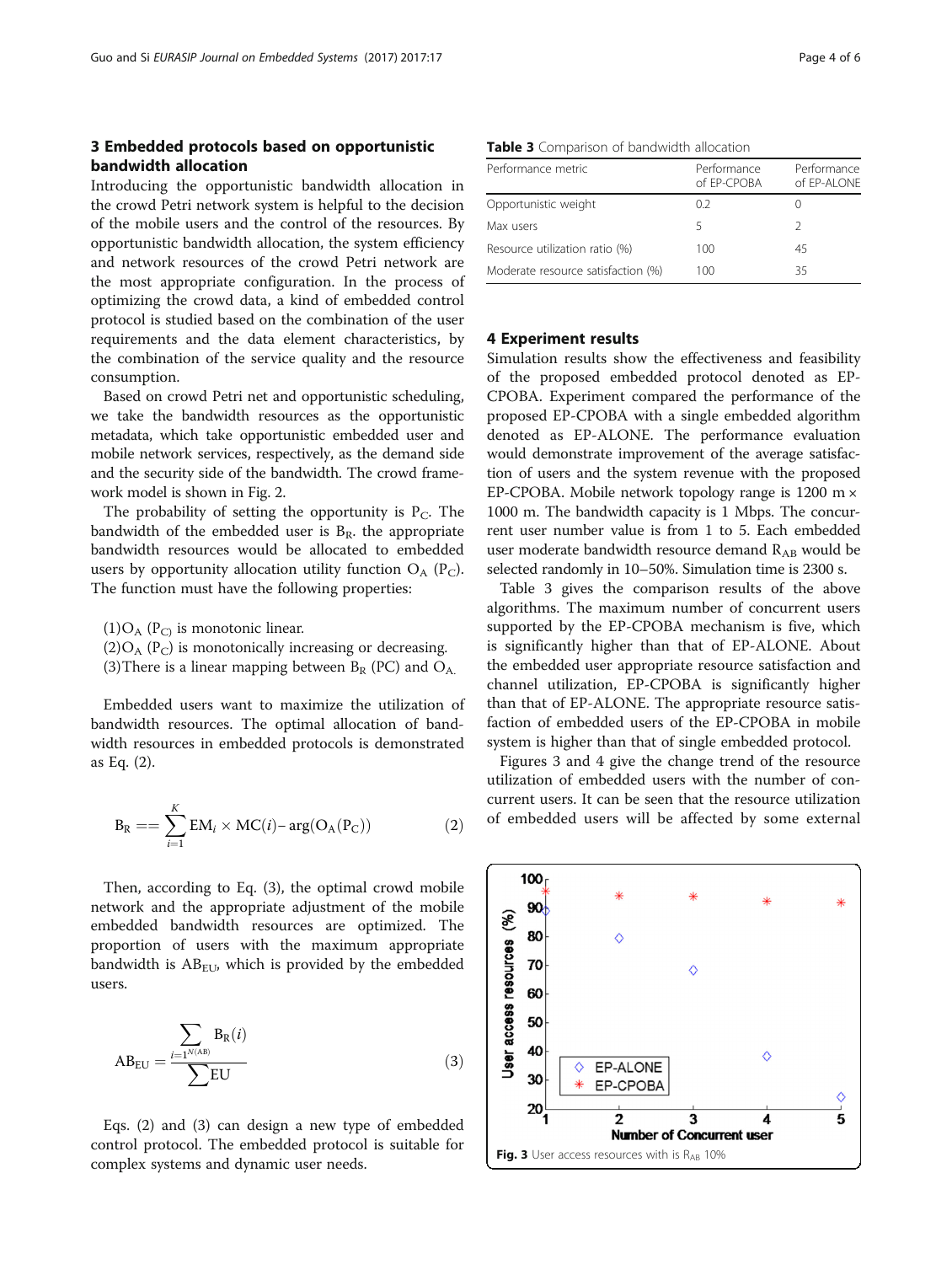<span id="page-4-0"></span>

factors, there will be some ups and downs. The overall jitter of the EP-CPOBA is small. In comparison of Figs. [3](#page-3-0) and 4, we can see that EP-ALONE is difficult to satisfy the requirements of high bandwidth resources. However, at the beginning of a short period of time, the embedded user resource utilization rate of the EP-CPOBA is higher than the EP-ALONE by only 0.1 percentage points. In constant opportunistic scheduling and embedded sensing, by searching the resource allocation and cycle optimization, the EP-CPOBA users can allocate resources to achieve a balance. The mobile network status is stable as shown in Figs. 5 and 6.

#### 5 Conclusions

We proposed a crowd Petri net and bandwidth opportunistic allocation scheme, which are suitable for mobile embedded systems. The system can improve the bandwidth





utilization rate of embedded system and the working efficiency of the mobile system. First of all, the crowd Petri net was designed. Then the mobile crowd network system is proposed. We studied the formal description of the behavior of the data control and the asynchronous concurrency of the mobile service, which make the system have the advantage of service concurrency and distributed data. Second, the opportunistic bandwidth resource allocation scheme was established. This scheme can further improve the system efficiency and network resource allocation of Petri net. Finally, an embedded control protocol is proposed based on the user requirements and data element characteristics. Simulation experiments compared the bandwidth of the embedded protocol and a single embedded protocol based on the bandwidth allocation of Petri net. The results show that the proposed embedded protocol always has the highest utilization of user resources, embedded user satisfaction, and system efficiency.

#### Authors' contributions

The structuration and coding part was carried out by SG, and the testing and debugging part was done by both the authors. This manuscript had been prepared and checked by both of the authors together. Both authors read and approved the final manuscript.

#### Competing interests

The authors declare that they have no competing interests.

Received: 23 August 2016 Accepted: 27 December 2016 Published online: 14 January 2017

#### References

- 1. Y Song, Y Sun, W Shi, A two-tiered on-demand resource allocation mechanism for vm-based data centers. IEEE Trans. Serv. Comput. 6(1), 116–129 (2013)
- 2. Q Han, N Venkatasubramanian, Timeliness-accuracy balanced collection of dynamic context data. IEEE Trans. Parallel Distrib. Syst. 18(2), 158–171 (2007)
- 3. C Li, L Li, Joint optimization of resource allocation and user QoS satisfaction control for efficient grid resource management and scheduling. IEEE Syst. J.